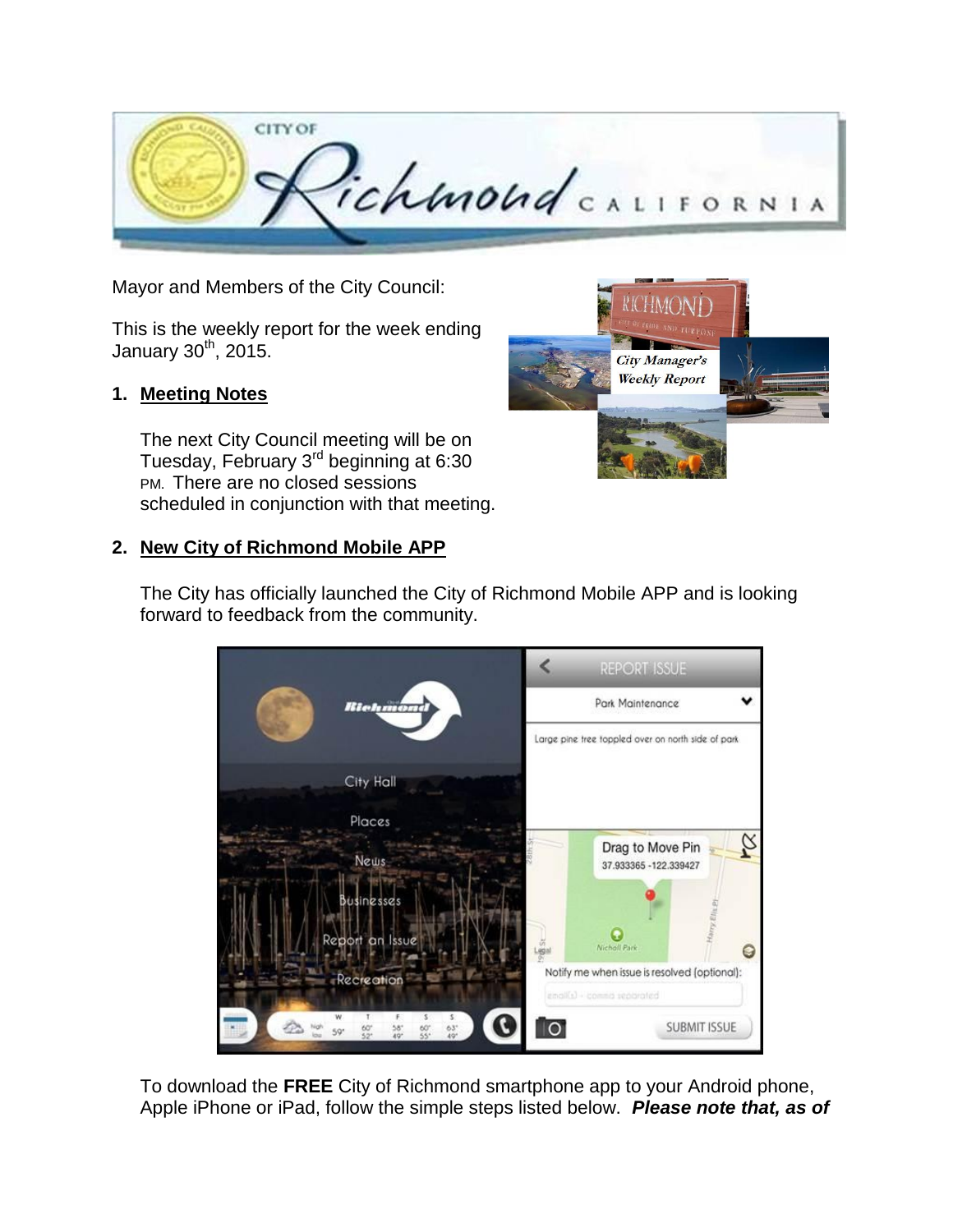#### *today, the City of Richmond's mobile APP is available for IOS devices on the Apple APP Store; it will be available for Android devices in the Google Play Store early next week.*

- Open the Apple App Store for your IOS device or the Google Play Store for Android smartphones.
- Enter **Richmond California** to search for the app.
- Download the app to install it.



After downloading the app, open it. It is ready to use.

#### **With the app you can:**

- Report and track issues;
- Get information on the City Council and City departments. You can also call them or initiate an email with one touch icons;
- Read information on City Parks, Public Buildings and Community Centers and be able to use the built in navigation features of your phone to get there;
- Receive City newsflashes;
- Access information and directions on Richmond dining and shopping establishments;
- Access a calendar of City events;
- Display the current weather in Richmond;
- Opt in to receive emergency alerts issued by the City;
- Connect to the City's online recreation system to sign up for programs and reserve facilities (coming soon).

We welcome your comments at [webservices@ci.richmond.ca.us.](mailto:webservices@ci.richmond.ca.us)

#### **3. Help Make 13th Street/Rumrill Boulevard Safe for Everyone, Community Workshop #2**

Give us your feedback on our complete street design concepts for Rumrill Boulevard on Tuesday, February 10, 2015 at 6:00 PM - 7:30 PM at the Cesar Chavez Elementary School, Multipurpose Room (960 17<sup>th</sup> Street, Richmond). The designs aim to transform the street into a friendlier place for people and businesses by improving conditions for travel by foot, bike, bus and car. A professional planning and design team is translating your input into solutions to improve safety and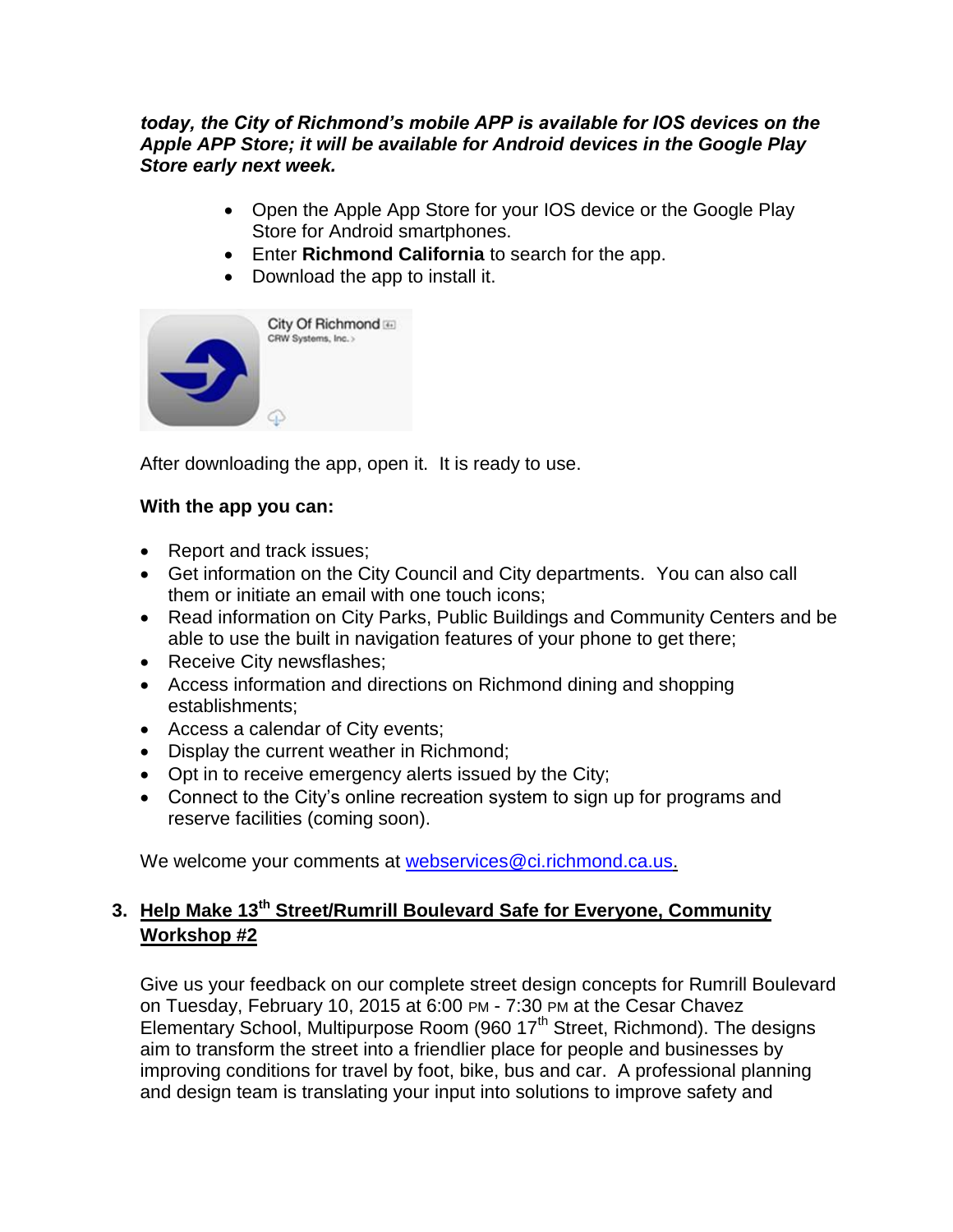mobility for people of all ages and abilities along and across Rumrill Boulevard/13th Street.

For more information contact Roberta Feliciano, City of San Pablo, at [robertaf@sanpabloca.gov](mailto:robertaf@sanpabloca.gov) or at (510) 215-3052. This event is hosted by the City of San Pablo in partnership with the City of Richmond, Local Government Commission and Contra Costa Health Services. The project is funded by a Caltrans Environmental Justice Transportation Planning Grant. Childcare, Spanish translation, snacks and refreshments will be provided.

## **Rumrill Boulevard+13th Street Corridor Mobility Plan**



# Help Make Rumrill Boulevard Safe for Everyone

Give us your feedback on our first round of complete street design concepts for Rumrill Boulevard, These designs aim to transform the street into a friendlier place for people and businesses by improving conditions for travel by foot, bike, bus and car.

A professional planning and design team is translating your input into solutions to improve safety and mobility for people of all ages and abilities along and across Rumrill Boulevard/ 13th Street, The focus is on the corridor and adjacent neighborhoods and businesses from Contra Costa College to the 13th Street train track overpass in Richmond,

FOR MORE INFORMATION Roberta Feliciano, City of San Pablo robertaf@sanpabloca.gov 510-215-3052



Community Workshop #2

Tuesday, February 10

→Complete Street Design **Options for Rumrill Boulevard**  $6:00 - 7:30$  p.m.

**Chavez Elementary School** 

Multipurpose Room | 960 17th St., Richmond

Snacks and refreshments provided. Childcare provided. Spanish translation provided.

.<br>Horted by the City of Sax Pablo in partnership with the City of Richmond, Local Government Commission and<br>Contro Costa Health Survons, Panded by a Caltrans Environmental Justice Teampostation Planning Geant.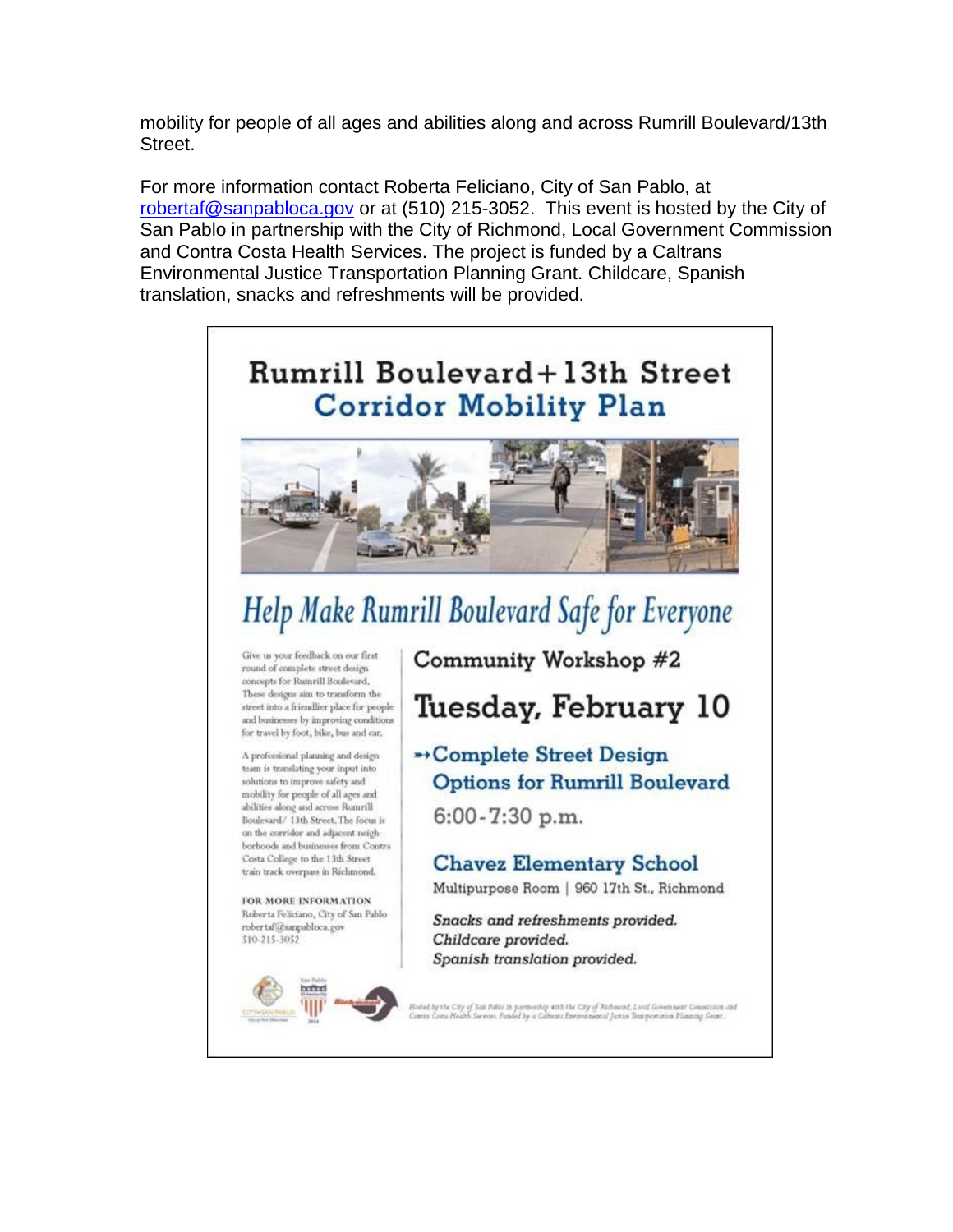

### Ayude a Mejorar la Seguridad en el Boulevard Rumrill

los primeros conceptos de diseño para completar y mejorar el Boulevard<br>Rumrill. Estos diseños buscan transformar el Boulevard en una calle más segura y cómoda para todos, tanto residentes como negocios, con mejoras para los que viajan a pie, en bicicleta, utobús o carro.

En base a los comentarios recibidos durante el primer taller celebrado en<br>octubre de 2014, el equipo profesional de ingenieros y planificadores presentarà soluciones para mejorar la seguridad y movilidad de gente de todas<br>edades a lo largo del Boulevard Rumrill. El enfoque del proyecto<br>es el corredor y los vecindarios y<br>negocios aleclaños, desde el Colegio<br>Contra Costa hasta el paso a desnivel en la Calle 13 en Richmond.

PARA MÁS INFORMACION Roberta Feliciano, Ciudad de San Pablo robertaf@sanpabloca.gov 510-215-3052



Taller de Diseño #2 Martes, 10 de febrero → Opciones de Diseño para **Completar el Boulevard Rumrill** 6:00 a 7:30 de la noche **Escuela Primaria Chavez** Salón de Multiusos Calle 17 #960, Richmond

Habra refrigerio, guardería para niños y traducción al español.

.<br>Burovopado por la Coulad de San Poblo en médomación von la Coulad de Rochnead y el Deportane<br>Servizos Ankiental del Candado de Centro Costa. Ponanzialo por una vebrención para Flanghouzión y<br>Junions Ankiental del Deporta

#### **4. City Manager Chronicles**

I have listed below some of the topics for meetings that I have recently attended in the hope that it provides an idea of the varied issues with which our organization deals routinely.

Activities and meeting topics during the past week included:

- Provided a greeting and orientation to students from Hercules Middle School, who were about to embark on an "environmental tour" of Richmond organized by Lana Husser;
- Attended a meeting of the Human Rights/Human Relations Commission at their request;
- Met with WCCUSD Boardmembers Madeline Kronenberg and Randall Enos, together with Vice Mayor Jael Myrick, Councilmembers Jovanka Beckles and Eduardo Martinez, and various staff members from WCCUSD and the City, to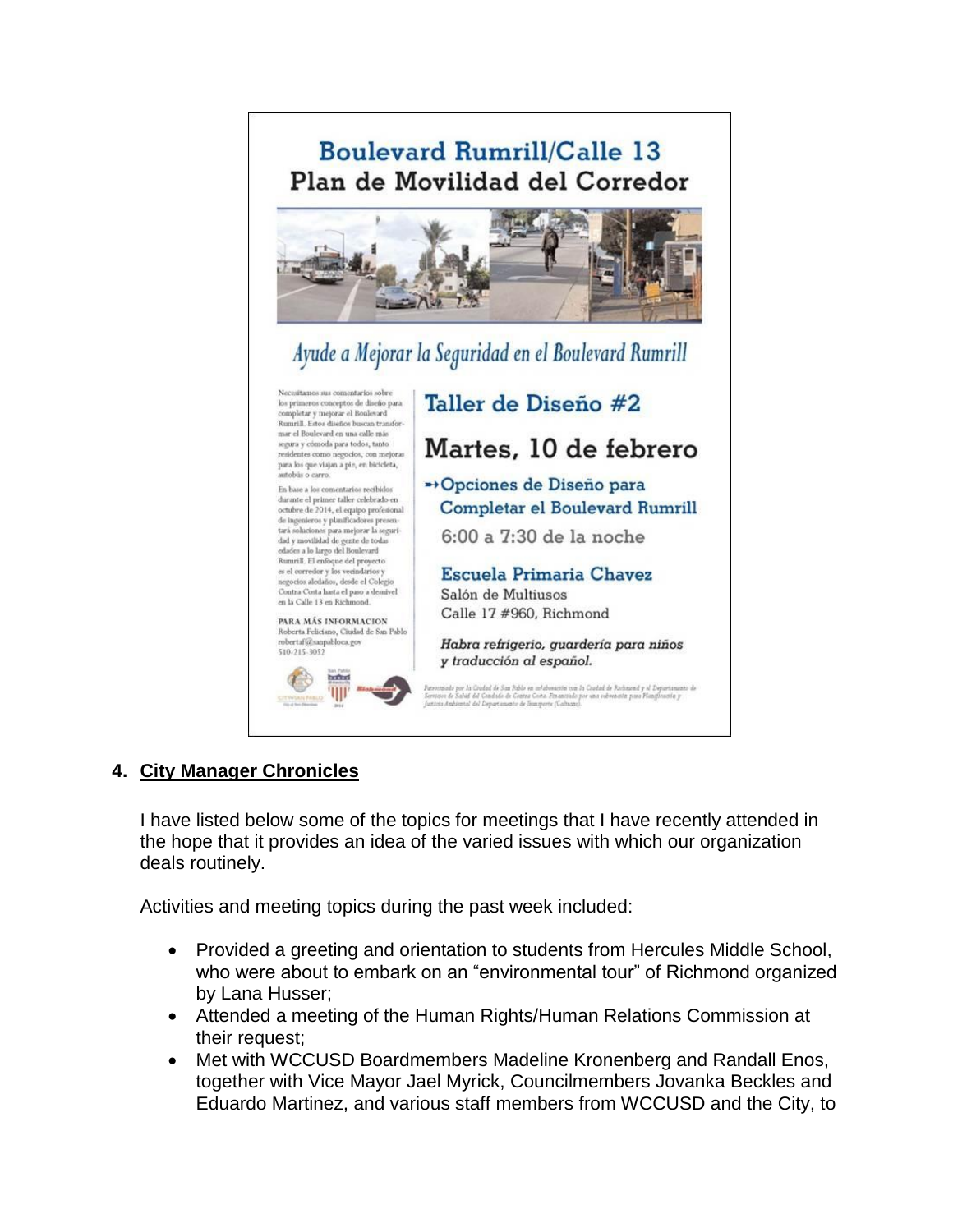discuss and advocate for the renovation of Valley View Elementary School to move forward and not be delayed;

- Met with staff members from the Finance Department to review the status of the FY 2014-15 budget;
- Met with City staff members Shasa Curl and Chad Smalley to discuss priorities for housing development projects that may be eligible for funding using "cap and trade" grant funds;
- Attended the Chemical Safety Board meeting, at which there was a presentation of their final report on the August 2012 Chevron fire, and participated on a presentation panel of State and local agencies regarding changes to local industrial safety regulations;
- Attended the League of California Cities City Manager's Department meeting.

These meetings were in addition to attending the regular management staff meeting, agenda planning, reviewing staff reports to the City Council, doing department head "check-ins," having discussions on various personnel matters, and having short discussions with staff, community members, members of the press, etc.

Please feel free to contact me if you have any questions about the substance of these or any other topics.

#### **5. Officer Bradley A. Moody Memorial Underpass Project**

The Bradley A. Moody Memorial Underpass Project involves the construction of a roadway underpass on Marina Bay Parkway between Meeker Avenue and Regatta Boulevard, and is intended to resolve long-standing access limitations to the Marina Bay area caused by frequent train crossings. In early September 2013, Marina Bay Parkway was closed to traffic. This closure is planned to remain in place through late May/early June 2015.

The week of January 26<sup>th</sup>, additional main retaining wall and sidewalk retaining wall concrete pours were placed, installation of electrical and mechanical equipment at the pump station continued, and electrical work at the Meeker/Marina Bay Parkway traffic signal commenced. For the week of February  $2<sup>nd</sup>$ , crews will begin building formwork for the raised sidewalk, prepare the site for the generator building pad, and continue pump station mechanical equipment installation.

For additional information and to be added to the project update contact list, please see the project website at [www.moodyup.com.](http://www.moodyup.com/) You can also follow the project on twitter: @moodyunderpass, or contact the project's Public Outreach Coordinator Jacqueline Majors at (925) 949-6196.

#### **6. The Richmond Public Library (RPL) Announces the Newest Addition to the eBook Collection – enki!**

enki, is the first statewide eBook platform created by libraries for libraries.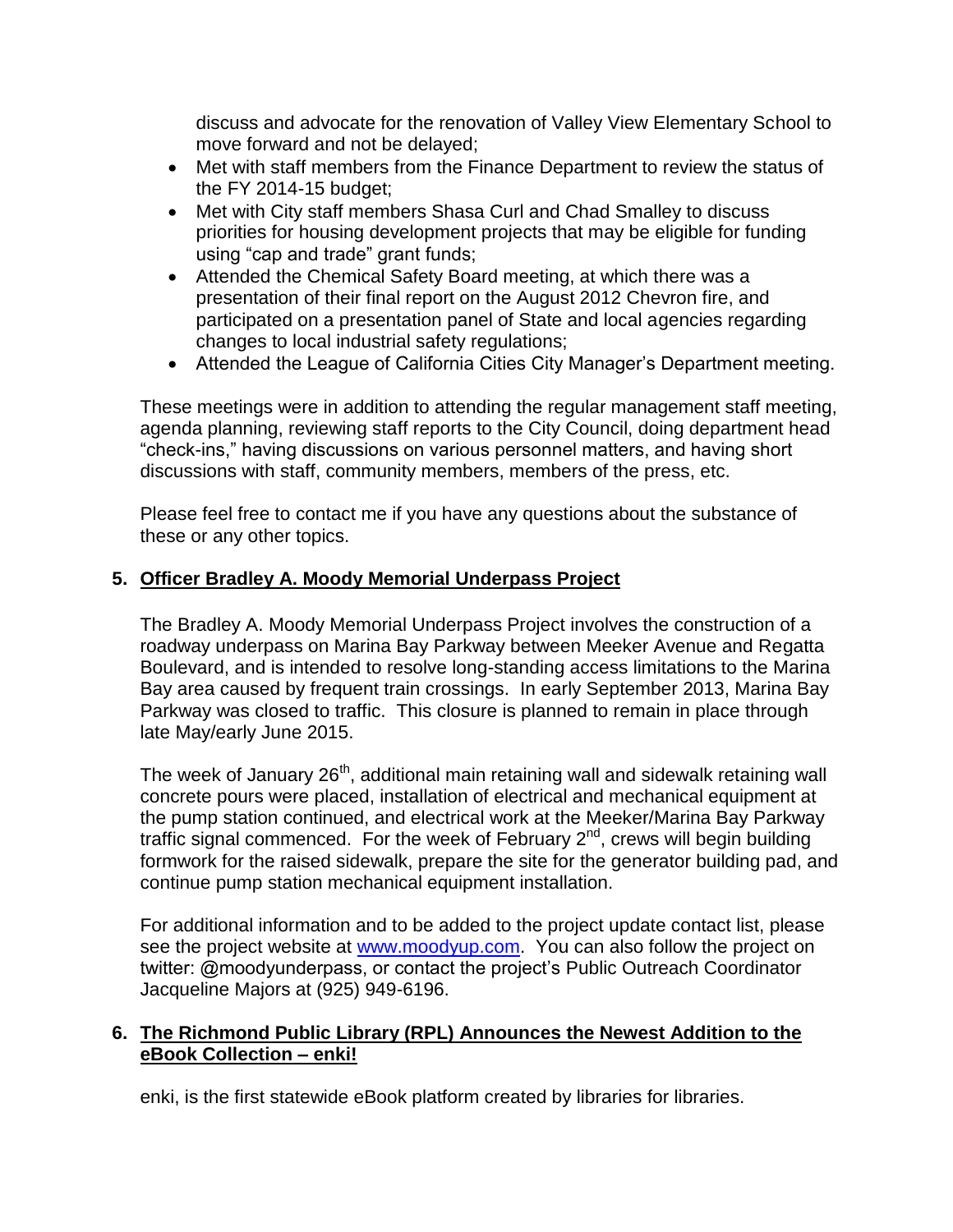

You can check-out 10 books at once and keep each for 21 days. You can also place up to 10 holds on items that are checked-out and be notified via email when your title is available. While you may not renew, you can recheck-out items not on hold for other patrons. There is also the option to return titles early so you can check-out other titles. And most importantly, there are no overdue fines because eBooks automatically return themselves!

Go to [http://rpl.enkilibrary.org](http://rpl.enkilibrary.org/) and start checking-out free eBooks today.

For more information, call or visit one of three Richmond Public Library locations:

- Main Branch, 325 Civic Center Plaza, (510) 620-6561
- Bayview Branch, 5100 Hartnett Avenue, (510) 620-6566
- West Side Branch, 135 Washington, (510) 620-6567

Or visit us 24/7 on the web at [www.richmondlibrary.org](http://www.richmondlibrary.org/) for all things Richmond Public Library.

#### **7. Volunteer to Become a Writer Coach!**

The swearing-in ceremony of Richmond's new Mayor and the City Council members was a reminder that Richmond is a dynamic place to live. It was rejuvenating to hear people promise to do their best and inspiring to listen to others talk about the accomplishments that have happened over the years. All eyes are on Richmond. Yet, what stood out and was repeatedly stated by the City's leaders is that the people in Richmond *care deeply* about the state of this City. That is what makes Richmond a great place.

One way to show you care about the success of our City is to volunteer. **Volunteer to become a Writer Coach at Richmond or Kennedy High Schools**. Writer Coaches work one-on-one with high school students on their writing skills and as a result build stronger writers for our community. Register to become a Writer Coach and be a part of this new energy of promise!

Register to become a coach at [www.writercoachconnection.org/volunteer](http://www.writercoachconnection.org/volunteer) and attend an upcoming training in Richmond on Wednesdays, January  $28<sup>th</sup>$  and February  $4<sup>th</sup>$ , 2015 from 1:00 PM – 4:00 PM.

There are trainings in Berkeley, El Cerrito and Oakland as well.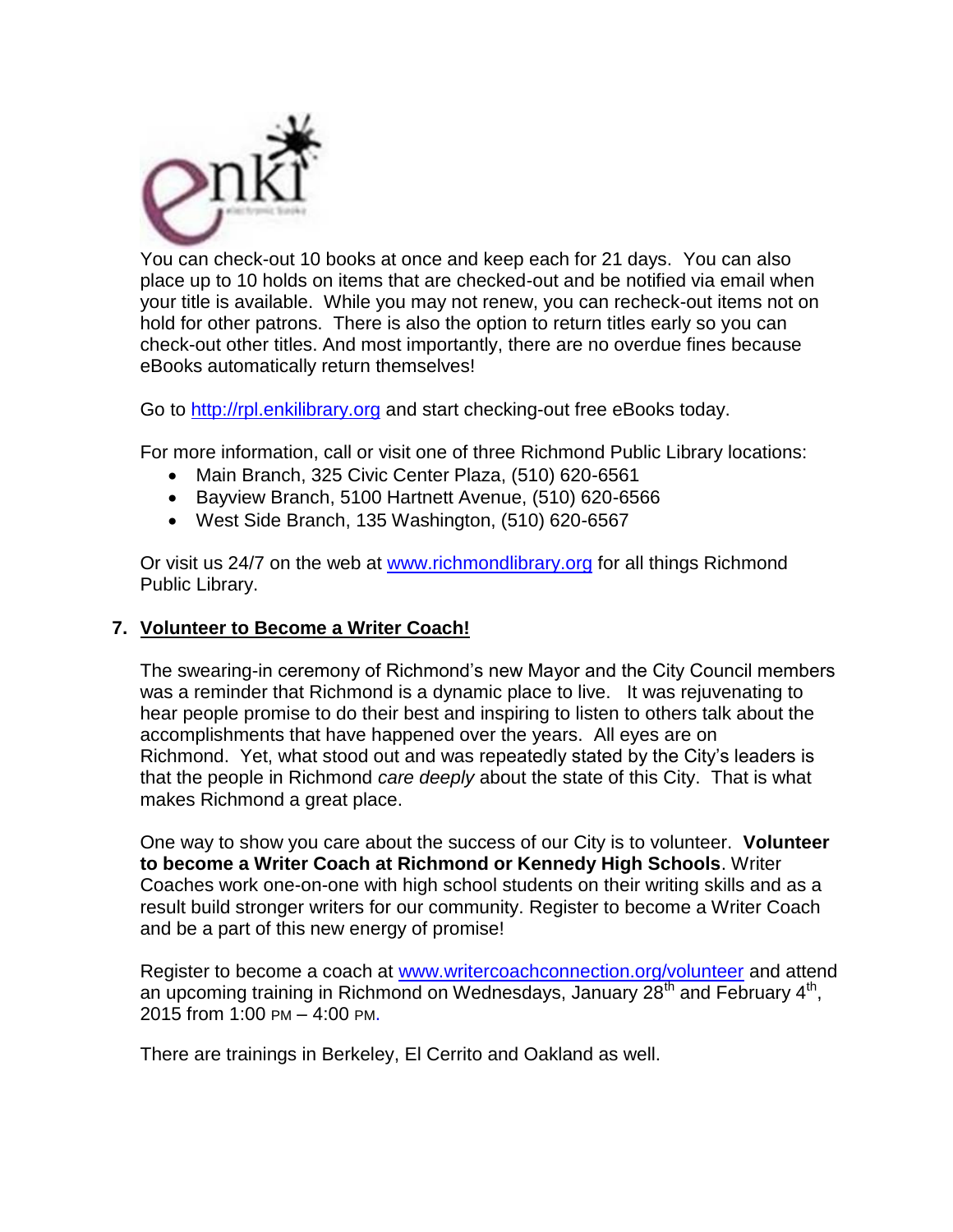

If you have any questions, please contact Richmond Volunteer Recruitment Coordinator, June Pangelinan, at [june@writercoachconnection.org](mailto:june@writercoachconnection.org) or at (510) 685- 7054.

#### **8. S.A.T. Workshop**

Richmond Library Teen Services and the Friends of the Richmond Public Library are offering their annual S.A.T. Preparation Workshop that will start March 14, 2015. The six-week workshop consists of four weeks of classroom instruction by certified instructors, one week of pre-testing, and one week post-testing. Each classroom instruction consists of three hours, and all sessions are held on Saturdays. In addition to instruction, students are given test-taking strategies to maximize their scores. Participants also receive an instruction manual that is theirs to keep, and refer to beyond the workshop. Priority is given to Richmond residents with a limited number of slots available to students in West Contra Costa. The cost of the workshop is \$50. Additional information and a registration form will be available at [www.richmondlibrary.org.](http://www.richmondlibrary.org/)

More information can be found at: [https://www.youtube.com/watch?v=FPcVoIBT8-Y&feature=youtu.be.](https://www.youtube.com/watch?v=FPcVoIBT8-Y&feature=youtu.be)

#### **9. Information Technology (IT) Department Updates**

#### Website Statistics:

Top 10 webpage visits for the week ending January 29, 2015.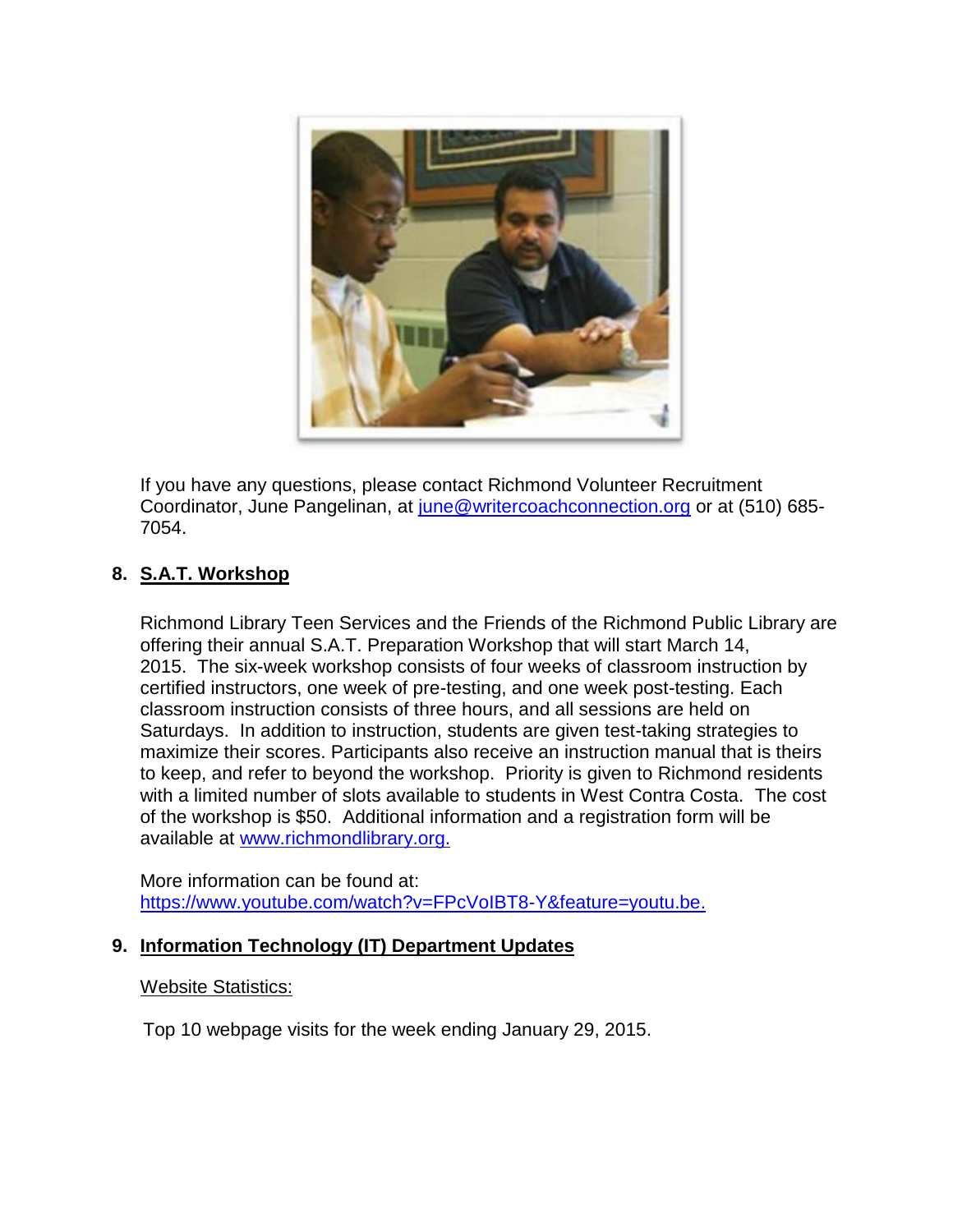

#### Datanet Image of the Week:



**Throwback Thursday:** Featuring Richmond California History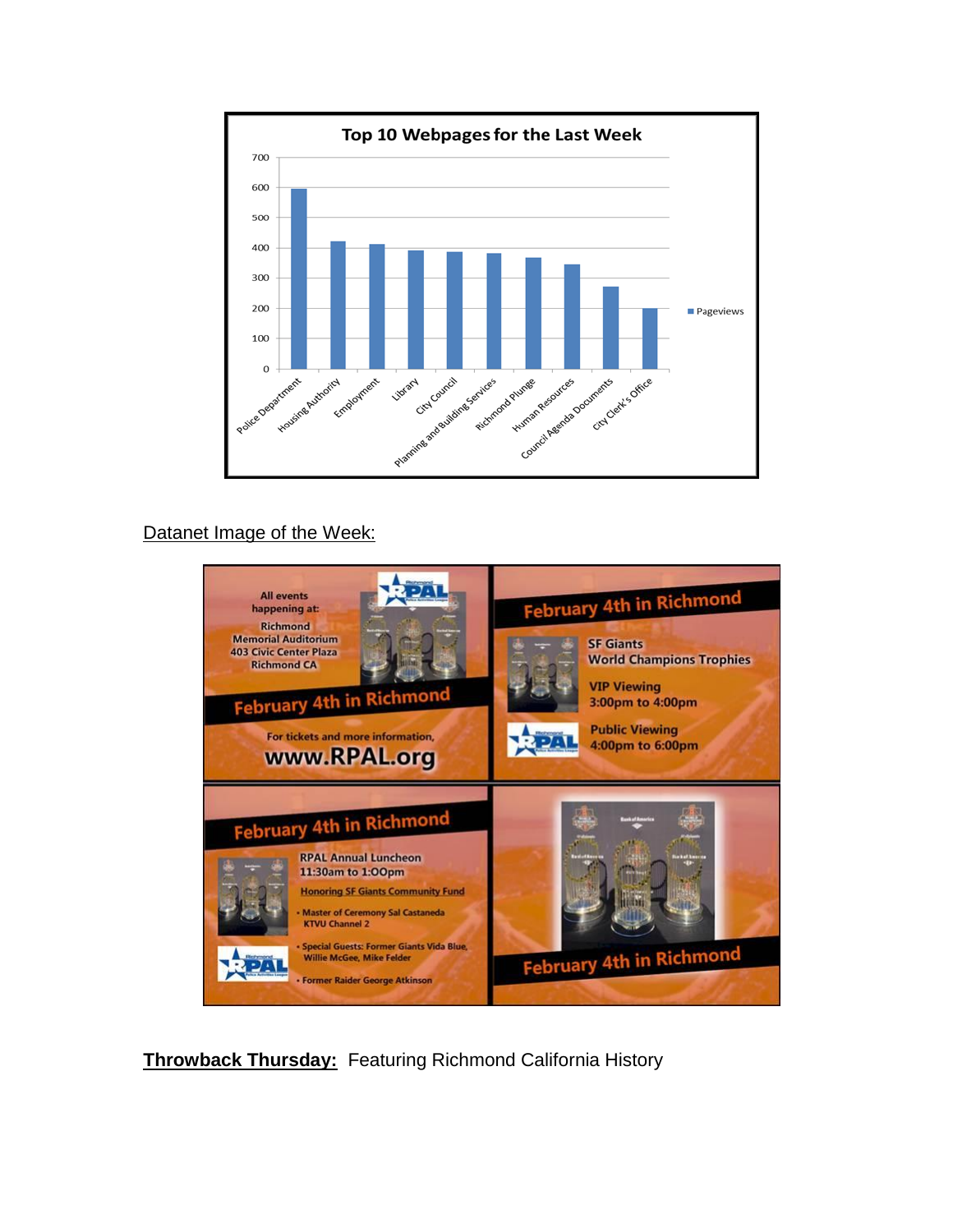Please take a moment to comment and **LIKE** our City of Richmond Facebook post, and enjoy the History Trivia drawing.

Baseball in Richmond, California goes back a long way. Do you recognize this baseball team? Where and when was this photo taken and at what event?

All correct answers posted in the comments section of the Facebook post before 8:00 AM on the following Thursday will be entered into a *drawing for a prize.* In addition to your comments, if you **LIKE** this post, you will be entered twice. #tbt



Image provided by Melinda McCrary, Richmond Museum and the Richmond Public Library

For more information about Richmond's Facebook page, please visit: [https://www.facebook.com/pages/City-of-Richmond-CA-Local-](https://www.facebook.com/pages/City-of-Richmond-CA-Local-Government/139438544014?v=wall)[Government/139438544014?v=wall](https://www.facebook.com/pages/City-of-Richmond-CA-Local-Government/139438544014?v=wall)

#### **10.Recreation Highlights**

#### Disabled People's Recreation Center

Adult Morning Program (ages 22-60) participants are excitedly preparing for the Disabled People's Recreation Center Valentine dance scheduled for Friday, February  $6<sup>th</sup>$ , from 7:00 PM to 10:00 PM. The annual event requires a major transformation to take place in the multi-purpose room. Participants begin by setting up chairs and tables from the storage rooms where fitness equipment will be tucked neatly away for the event. Decorating begins with lights and other valentine items. Later, the Therapeutic Interactive Recreation Program (ages 10-22) participants assist staff with retrieving all other decorations, lights, and any other items from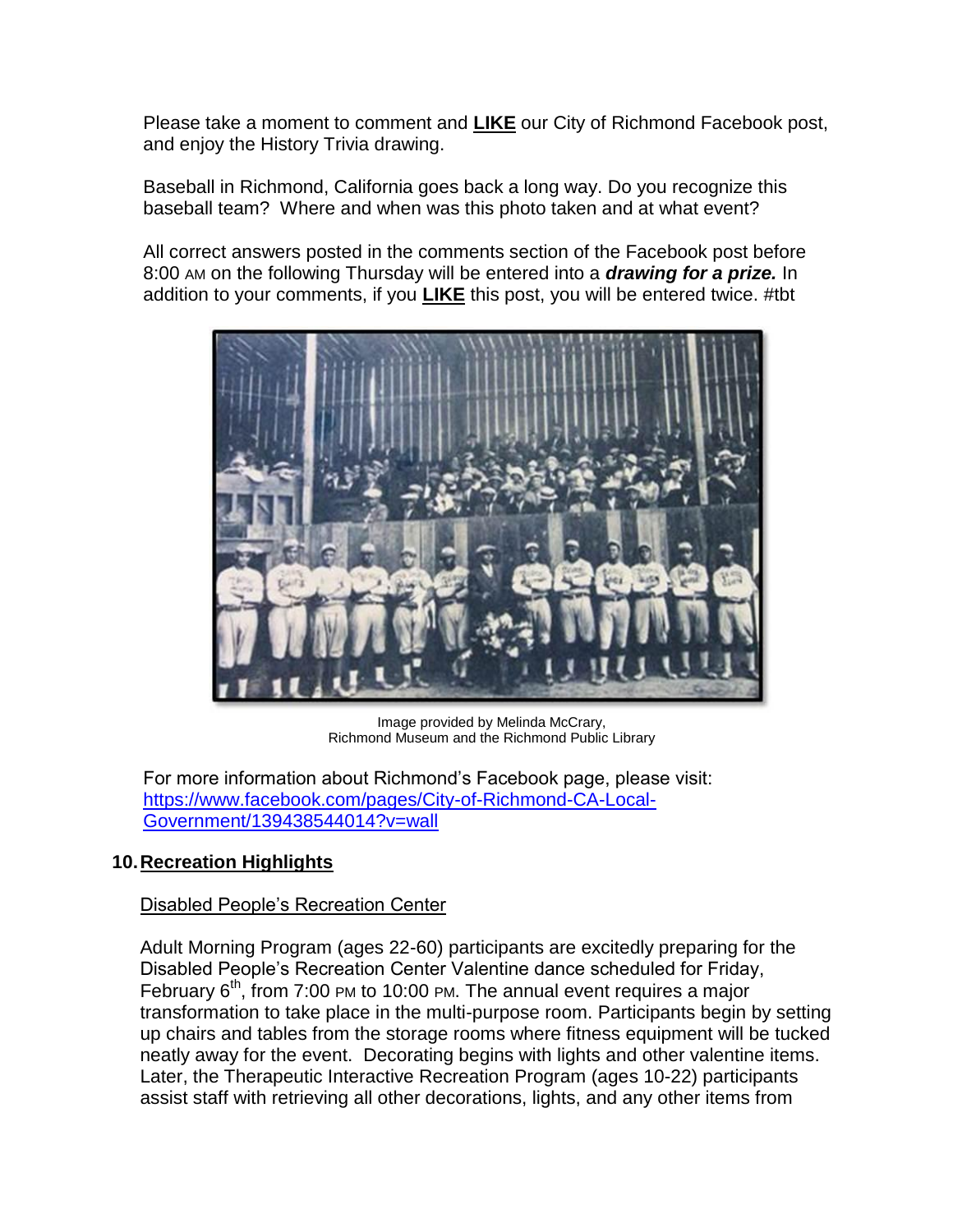storage. Part of the decorations will be many handmade hearts. Everyone will trace and cut out hearts ranging in size from 2 inches to 3 feet. Once they are all finished the participants hang the hearts on the walls. When everything is done, the transformation from multi-purpose room to a Valentine's dance venue will be amazing.



#### Chess

This Saturday, we invite you to see the 4<sup>th</sup> Annual McKinley Williams/John Easterling Community Chess Tournament, co-sponsored by the West Coast Chess Alliance and the Richmond Recreation Department. The tournament is a free quad format tournament for rated and non-rated players.

This event is named in honor of McKinley Williams, President Emeritus of Contra Costa College. Mr. Williams was very supportive of chess initiatives in the local area because he knew the educational impact of the game on students. John Easterling was a mentor to young men and women in the Bay Area who wanted to learn the game. His legacy lives on in the many chess players who were first exposed to the game by him.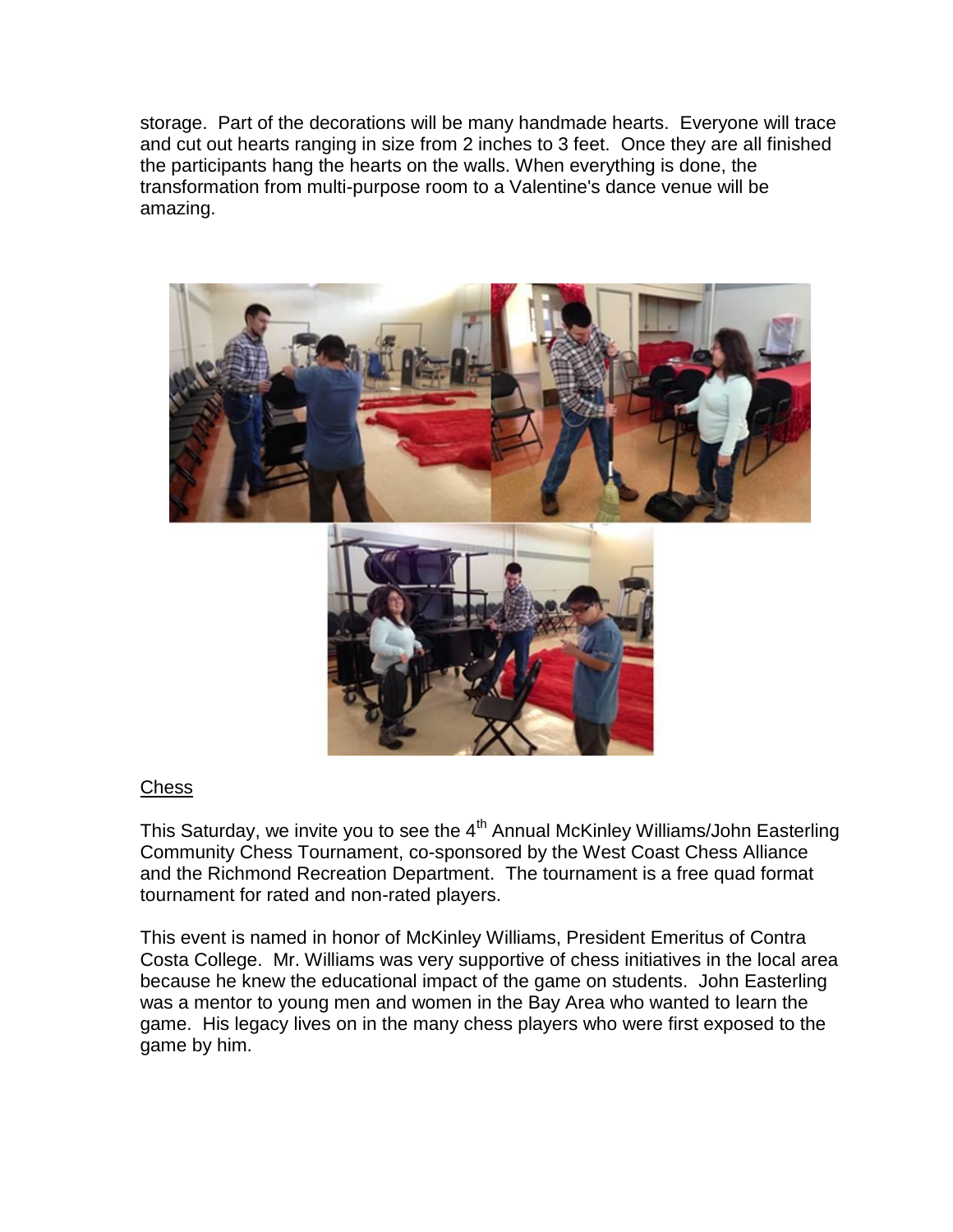The tournament will be Saturday, January 31<sup>st</sup> at the Richmond Recreation Department, 3230 Macdonald Avenue. Registration will be from 10:30 AM to 11:00 AM with rounds at 12:00 PM, 1:30 PM, and 3:00 PM. For more information, please call (510) 620-6793.

#### **11.Public Works Updates**

Facilities Maintenance Division: Caprenters made all safety related repairs to the Richmond Plunge, assembled two desks for Congressman De Saulnier's office and changed a lock in 440 Civic Center Plaza.

Painters began work on the May Valley Community Center and the Nevin Community Center kitchen areas.



Nevin Center Painting

Stationary Engineers installed a new furnace in the Park and Landscaping administrative office, repaired the water closet at the Starlight building and cleared a waste line at the Bayview Library.

Utility Workers cleaned windows at City Hall, labelled all bottles for safety and serviced 29 City-owned facilities.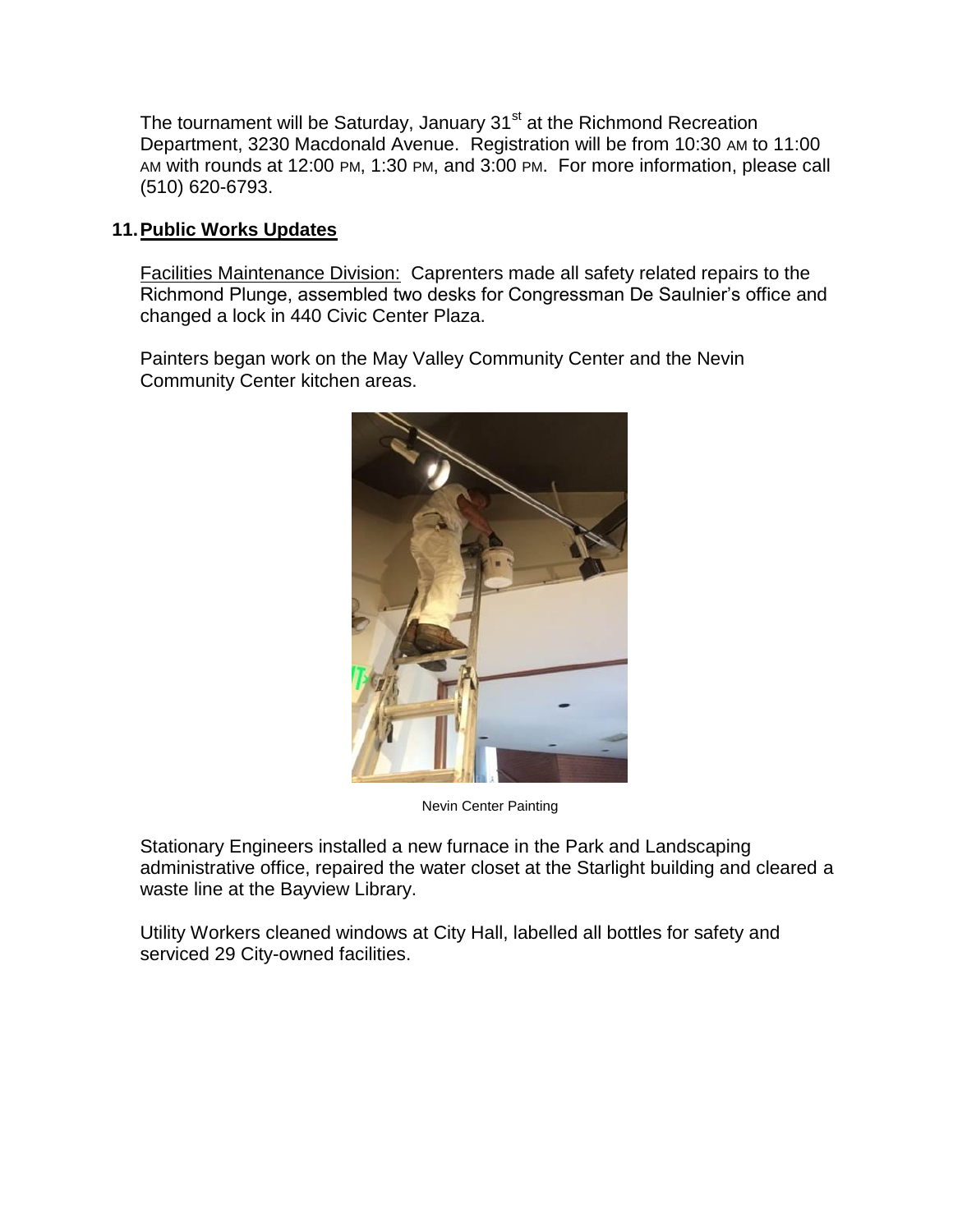

Window Cleaning at Civic Center Plaza

Electricians built replacement traffic lights for Hilltop Drive and Shane Drive, marked 15 locations for Underground Service Alerts (USA), and repaired lights on the Greenway.

Parks and Landscaping Division: Crews continued with the irrigation repairs at Lamoine and Rain Cloud Parks, installed windscreen on the Nicholl Park tennis courts, repaired fencing on the Richmond Greenway, performed weeding on South 49<sup>th</sup> Street and Cutting Boulevard, replaced home plate on Field #2 in Nicholl Park, installed a block wall in the Marina Bay area, completed trail maintenance in the Marina, weeded multiple Hilltop locations, continued irrigation installation on the Richmond Parkway, placed landscape boulders in Hilltop area, and removed graffiti from Nicholl Park, Humphrey Park and along the Greenway.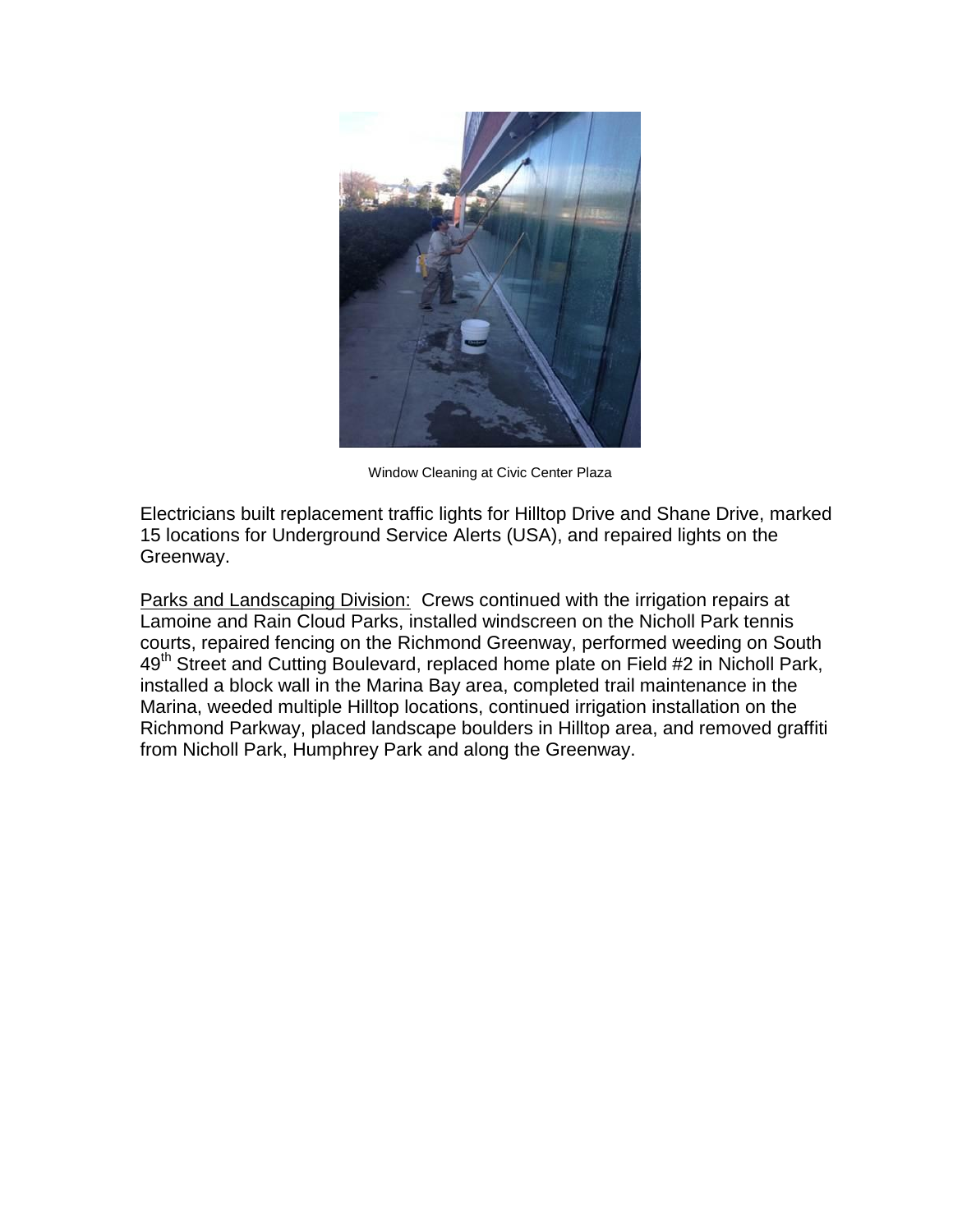

Windscreen Installation at Nicholl Park

Tree crews cut or trimmed trees on/at 1<sup>st</sup> Street, Berk Avenue, Hellings Avenue, Potrero Boulevard, Pennsylvania Avenue, Burbeck Avenue, 15<sup>th</sup> Street, Harbour Way South, "A" Street, and on Nevin Avenue.



Hilltop Area Tree Trimming

Streets Division: Staff installed speed tables and bicycle racks, attended training and worked from the outstanding pothole and sidewalk list.